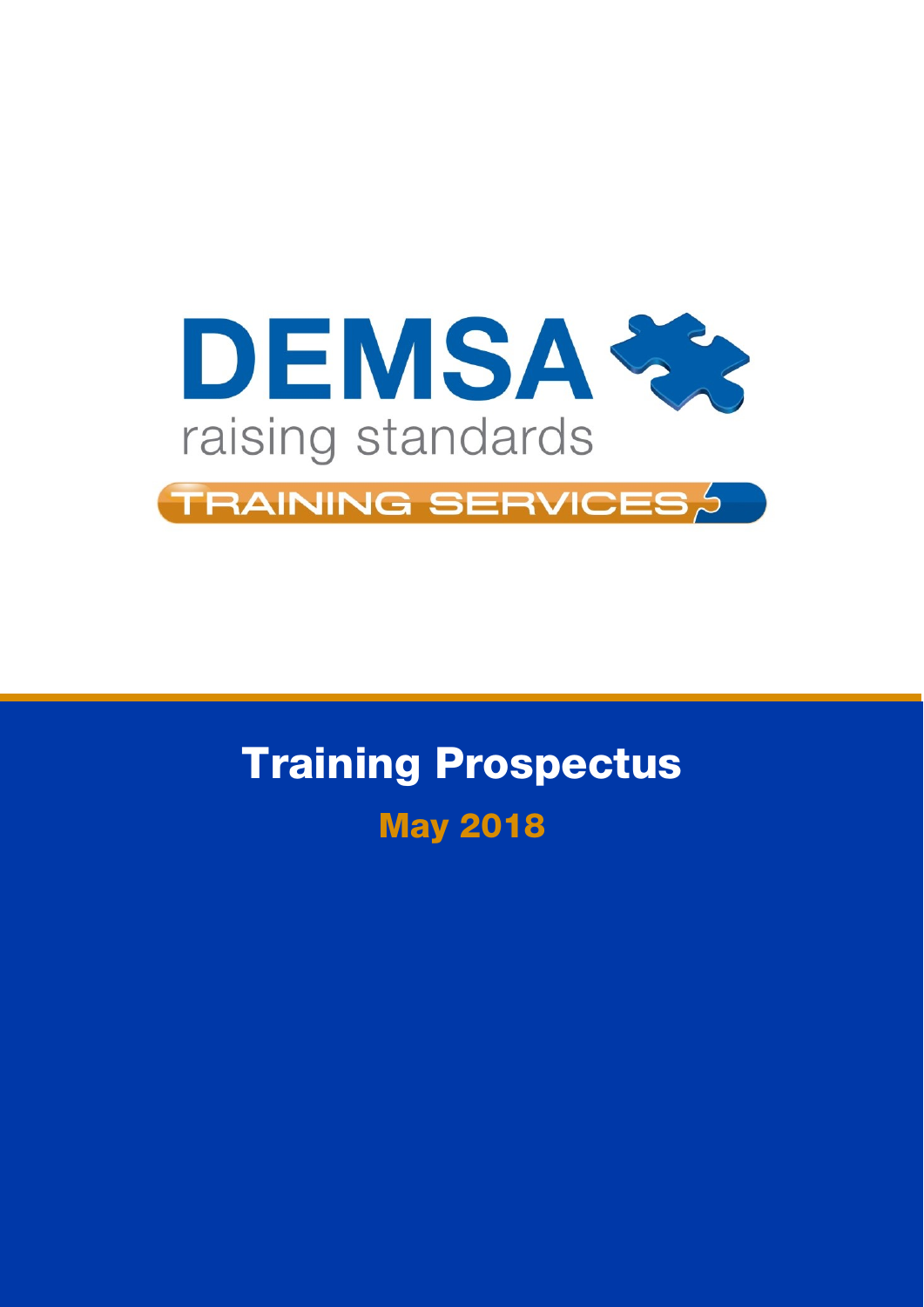### DEMSA TRAINING Our Focus

Training & Competence services focused on different role profiles





Client facing staff/learners under Conduct Rules



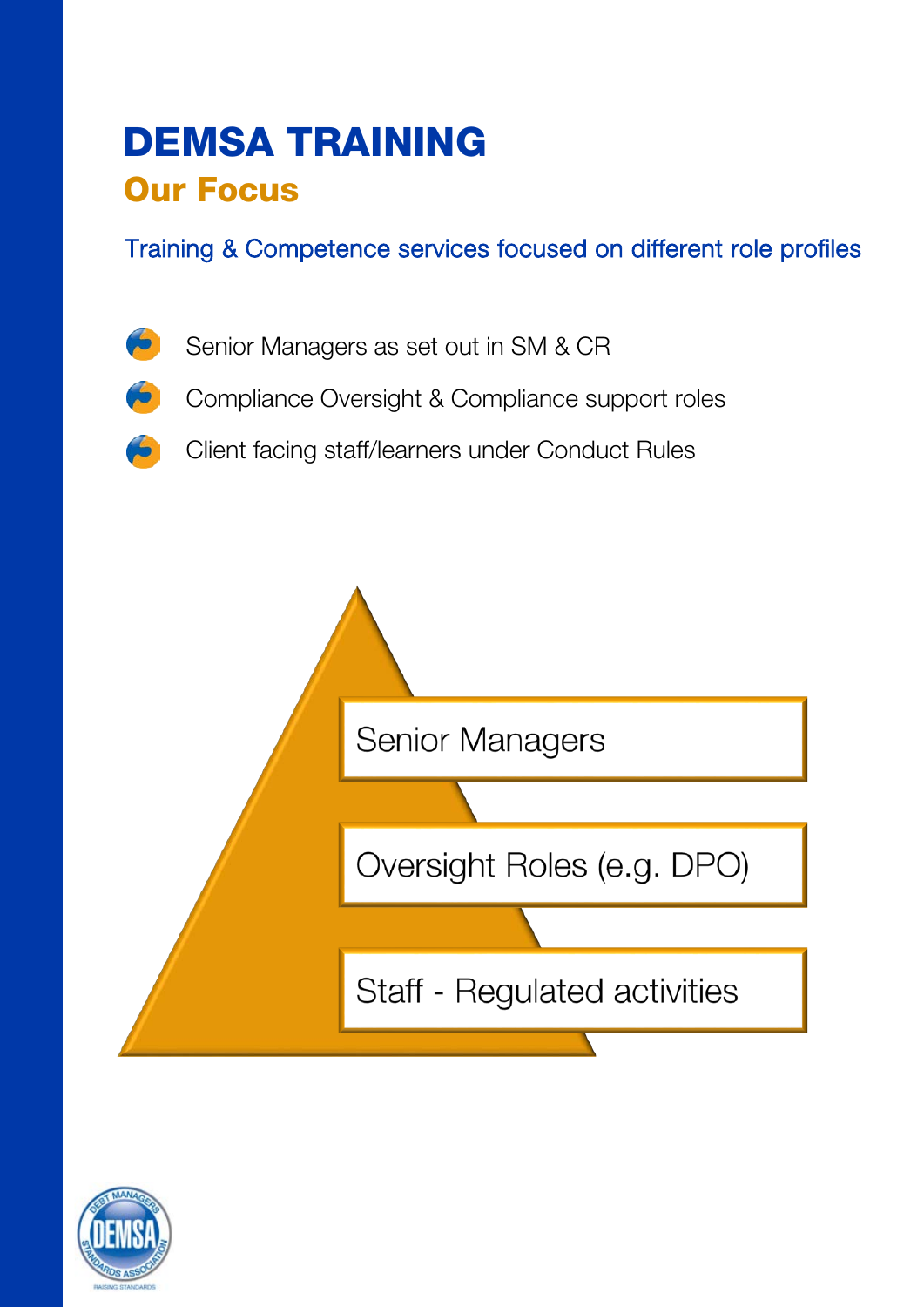### DEMSA TRAINING Cornerstones of Good Practice

In assessing the culture of a firm, the FCA will not only talk to senior managers, but also, importantly, to middle and junior managers and front line staff.

This is to consider whether behaviours and actions 'on the shop floor' are consistent with the values expressed by senior management.



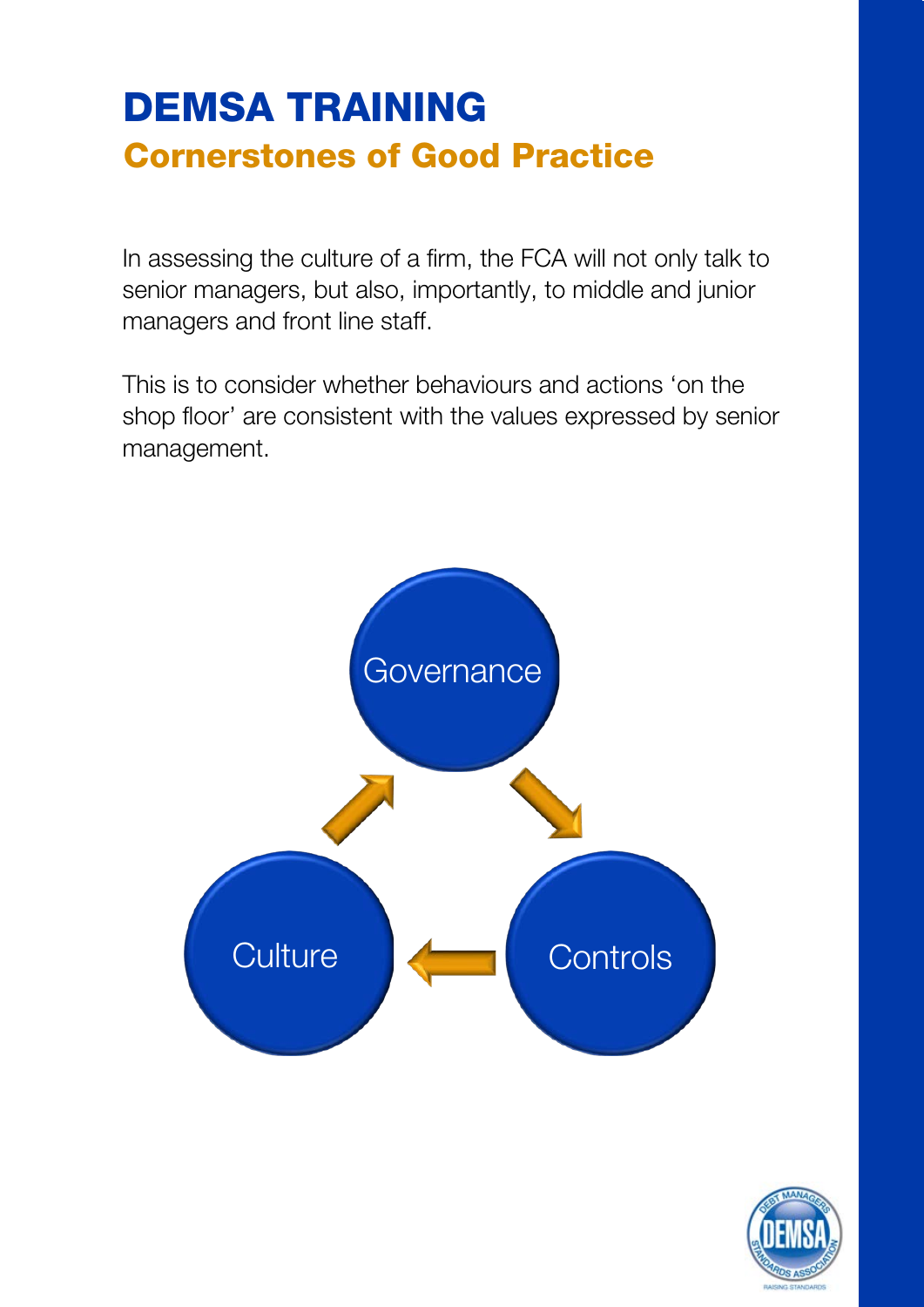### DEMSA TRAINING CPD Table – What qualifies as CPD

| <b>Training</b>                                                                                                                 |                                                                                                                                |  |
|---------------------------------------------------------------------------------------------------------------------------------|--------------------------------------------------------------------------------------------------------------------------------|--|
| <b>Activity</b>                                                                                                                 | <b>CPD Hours</b>                                                                                                               |  |
| Participating in, writing or delivery of formal training:<br>Full day<br>Half Day<br>Less than half day<br>Distance/ E-Learning | 4.5<br>$\mathbf{2}$<br>1<br>$\overline{2}$                                                                                     |  |
| Participating in, writing or delivery of informal training                                                                      | $\overline{2}$                                                                                                                 |  |
| <b>Meetings/Discussion</b>                                                                                                      |                                                                                                                                |  |
| <b>Activity</b>                                                                                                                 | <b>CPD Hours</b>                                                                                                               |  |
| Conference per day                                                                                                              | 4.5                                                                                                                            |  |
| Online forums                                                                                                                   | 1                                                                                                                              |  |
| Attendance of specialist meetings or committees, such as money advice<br>groups, MALG etc.                                      | $\overline{2}$                                                                                                                 |  |
| Webinars                                                                                                                        | 1                                                                                                                              |  |
| Qualifications                                                                                                                  |                                                                                                                                |  |
| <b>Activity</b>                                                                                                                 | <b>CPD Hours</b>                                                                                                               |  |
| <b>NTI PIP Qualification</b>                                                                                                    |                                                                                                                                |  |
| Professional qualifications; Degree, Certificate, Diploma (examination<br>must be taken to claim time for study and exam)       | Actual time<br>spent in study<br>and examination<br>may be claimed                                                             |  |
| Work towards the achievement of an NVQ in related area                                                                          | Actual time<br>spent building<br>portfolio of<br>evidence and/or<br>attending<br>lectures,<br>workshops etc.<br>may be claimed |  |
| Research, Reading/ Writing-Reading may only total one 8 <sup>th</sup> of your total hours                                       |                                                                                                                                |  |

| <b>Research, Reading/ Writing-</b> Reading may only total one $8th$ of your total hours |           |
|-----------------------------------------------------------------------------------------|-----------|
| Activity                                                                                | CPD Hours |
| Journals and industry publications                                                      |           |
| Research of social policy activity including production of written<br>document          |           |
| Writing articles for journals or industry publications                                  |           |

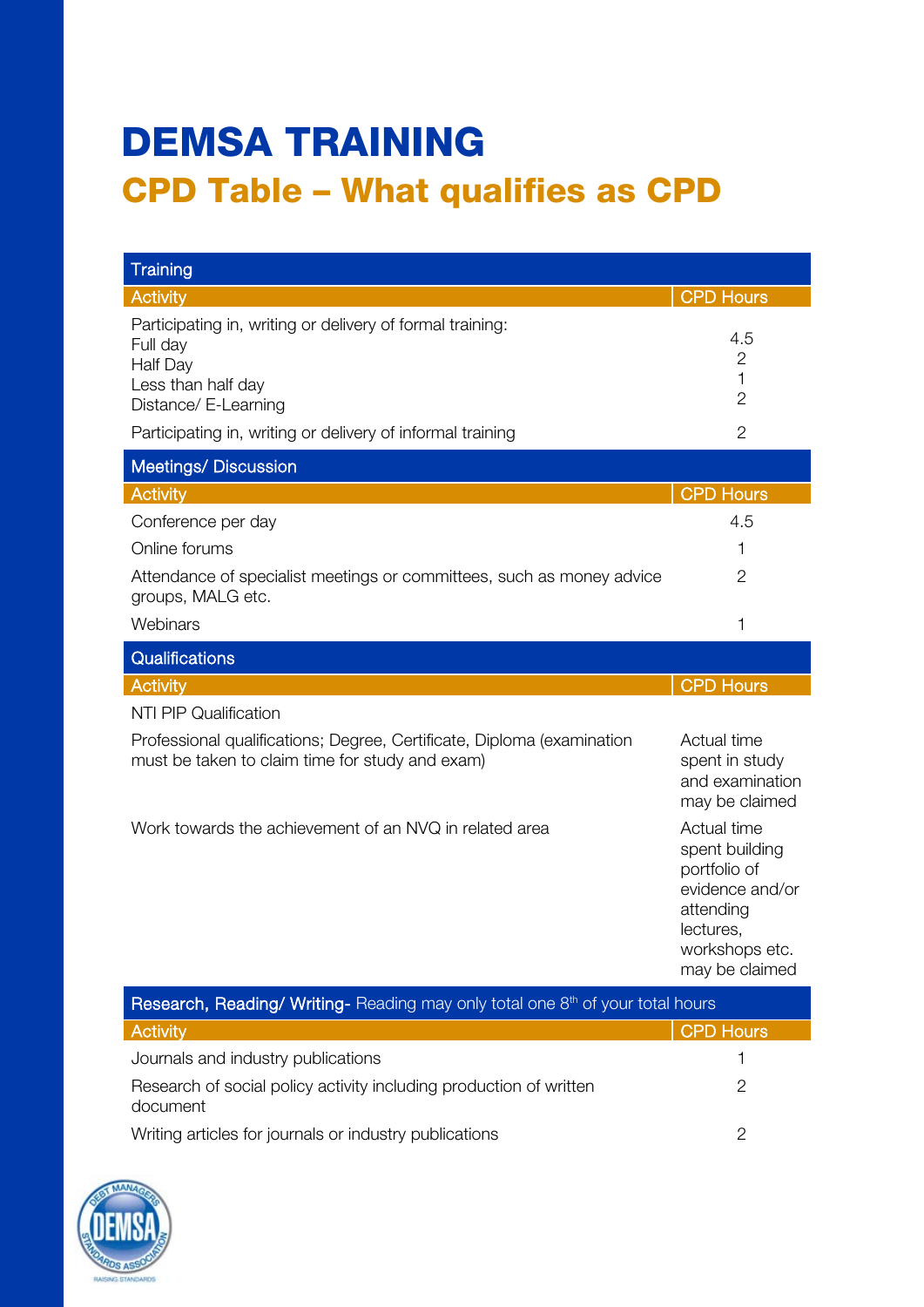# DEMSA LMS Virtual training & competence

#### Include the following core professional services:

- 1. DEMSA CPD Academy as a core learning management system (LMS)
- 2. Access to training & compliance support and human resources
- 3. A range of training content that can be certified
- 4. Training of policies to ensure adoption and testing of staff understanding
- 5. Key training modules for Senior Managers and Compliance oversight functions delivered face-to-face and on-line
- 6. Training plans and key modules based on roles & responsibilities administered by your 'oversight' functions
- 7. CPD programme with DEMSA certificates. To include webinars for periodic content updates
- 8. MI built-in and the ability for external 'views' for auditors and regulators

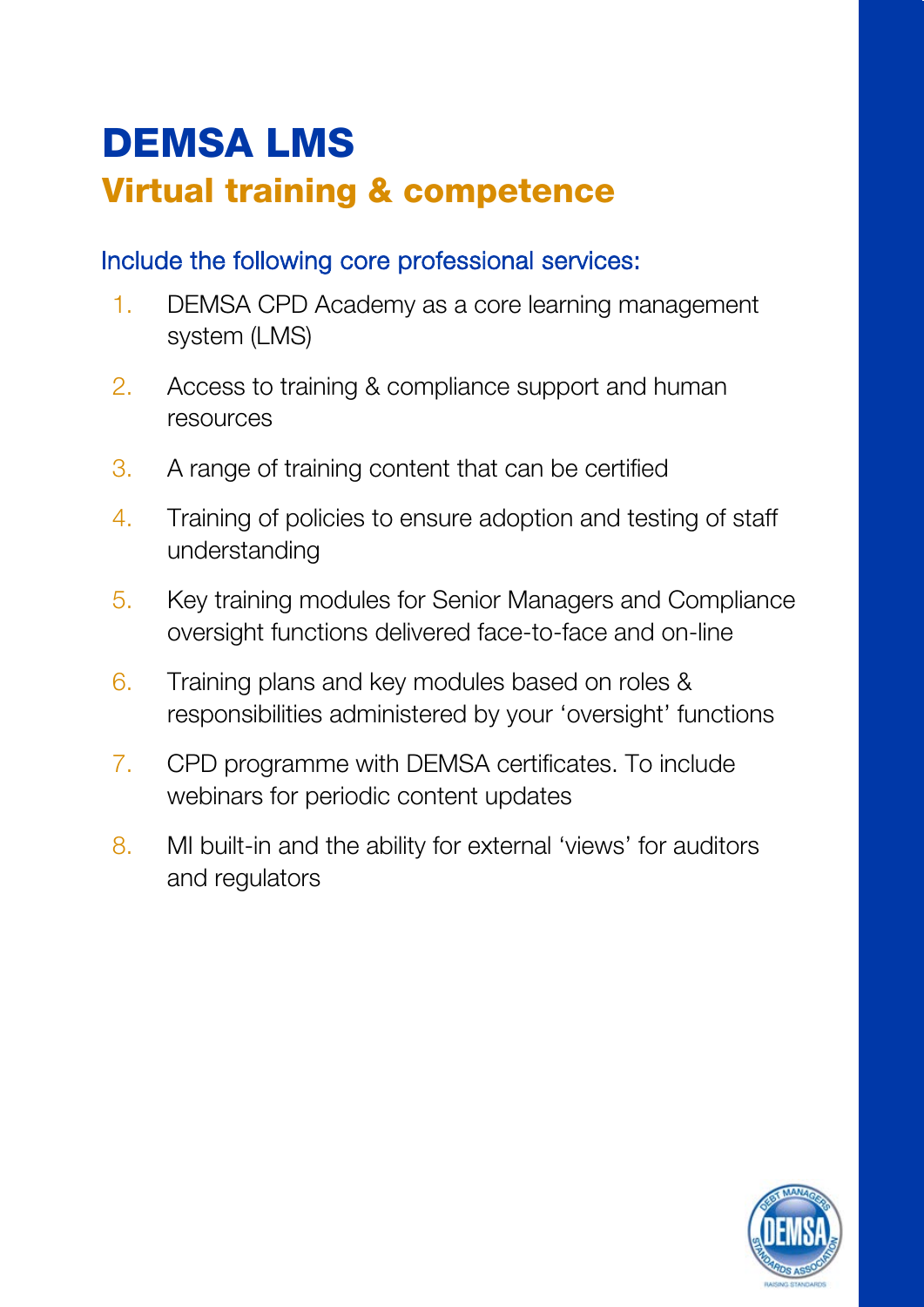### DEMSA LMS LMS core content

#### Include the following core professional services:

- 1. Key policies aligned to the FCA regime and Data Protection & GDPR requirements
- 2. Support tools for FCA supervision & periodic reporting
- 3. On-line training courses for different roles & responsibilities, for example:
	- Senior Manager training in respect of SM & CR
	- TCF in practice for management responsible for systems and controls
	- Risk assessment for compliance oversight function
	- Data Protection/GDPR for telephone debt advisers
	- Complaint handling for client facing staff
	- Dealing with vulnerability in the workplace
- 4. Courses can be broken down into modules with supporting documentation
- 5. Repository of training records & certificates, including qualifying CPD (Hours)
- 6. Repository of training content and supporting documentation to allow course development and updates (e.g. for new legislation, emerging best practices)

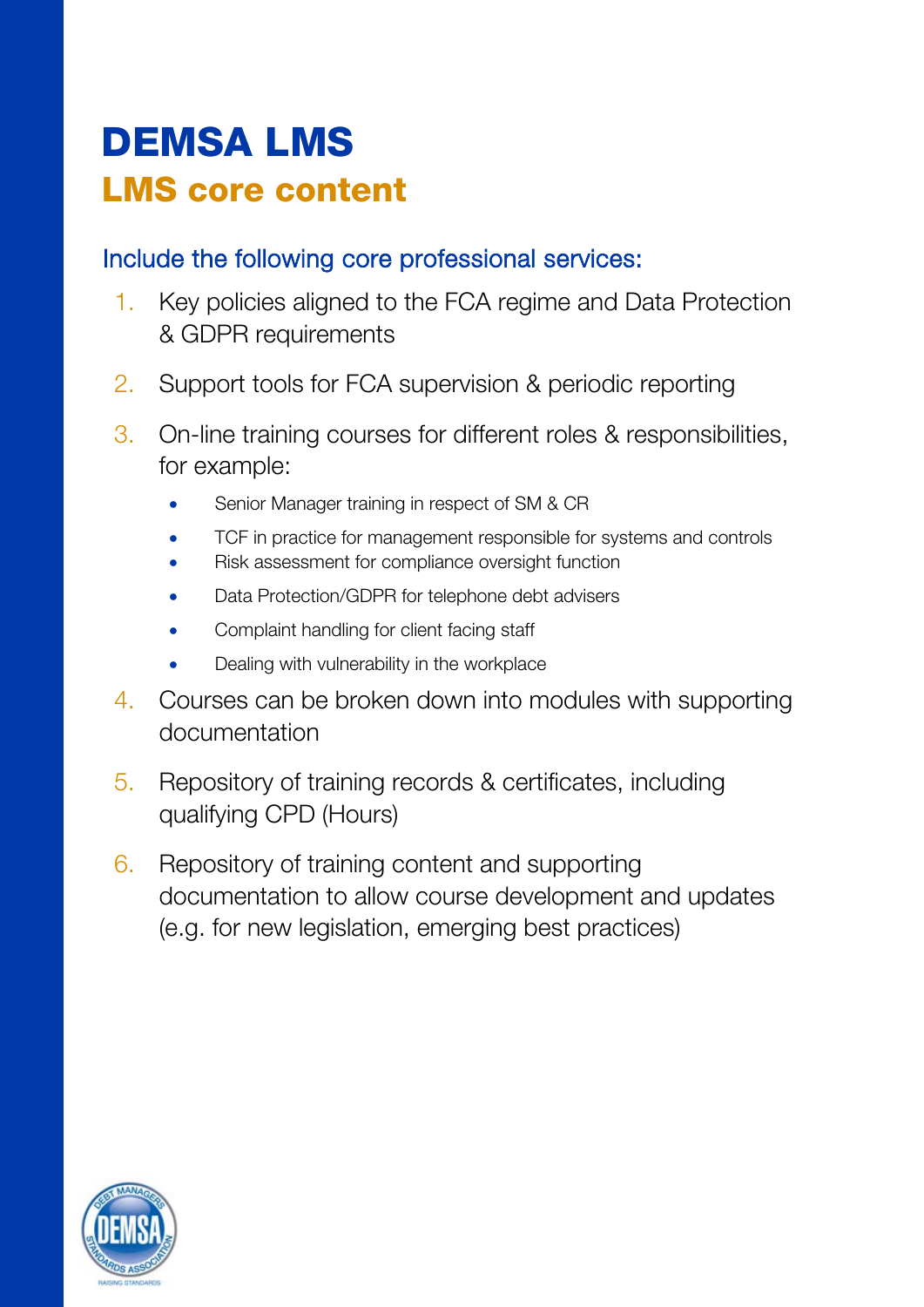### DEMSA LMS Training content examples

#### **Executive**

- SM & CR
- FCA application/supervision − Firm
	- − Individuals
- Risk Management Framework/ Conduct risk
- Corporate governance, culture, business strategy & effective controls

#### Controlled Functions

- Compliance oversight for DMCs
- TCF in practice [conduct risk framework]
- Protecting client money [CASS 11]
- Risk assessment by controlled function
- Financial promotions & remuneration
- Data Protection/GDPR incidents & data breaches
- Assessing the suitability of regulated advice
- Complaint Handling (DISP)
- PERG, Introducers & Appointed Representatives (Ars)

#### **Staff**

- The regulatory framework you operate in
- Data Protection/GDPR how the principles apply
- Complaint Handling & the role of FOS
- Dealing with vulnerable clients
- Regulated debt advice on the phone
- Debt advice events and reviews
- Introduction to insolvency services by legal jurisdiction
- TCF in practice
- The Consumer Credit Sourcebook [CONC 8]
- Debt Adviser's quide to interpreting and communicating a client's credit report
- Case reviews
- Dealing with priority creditors
- Dealing with legal cases & the courts

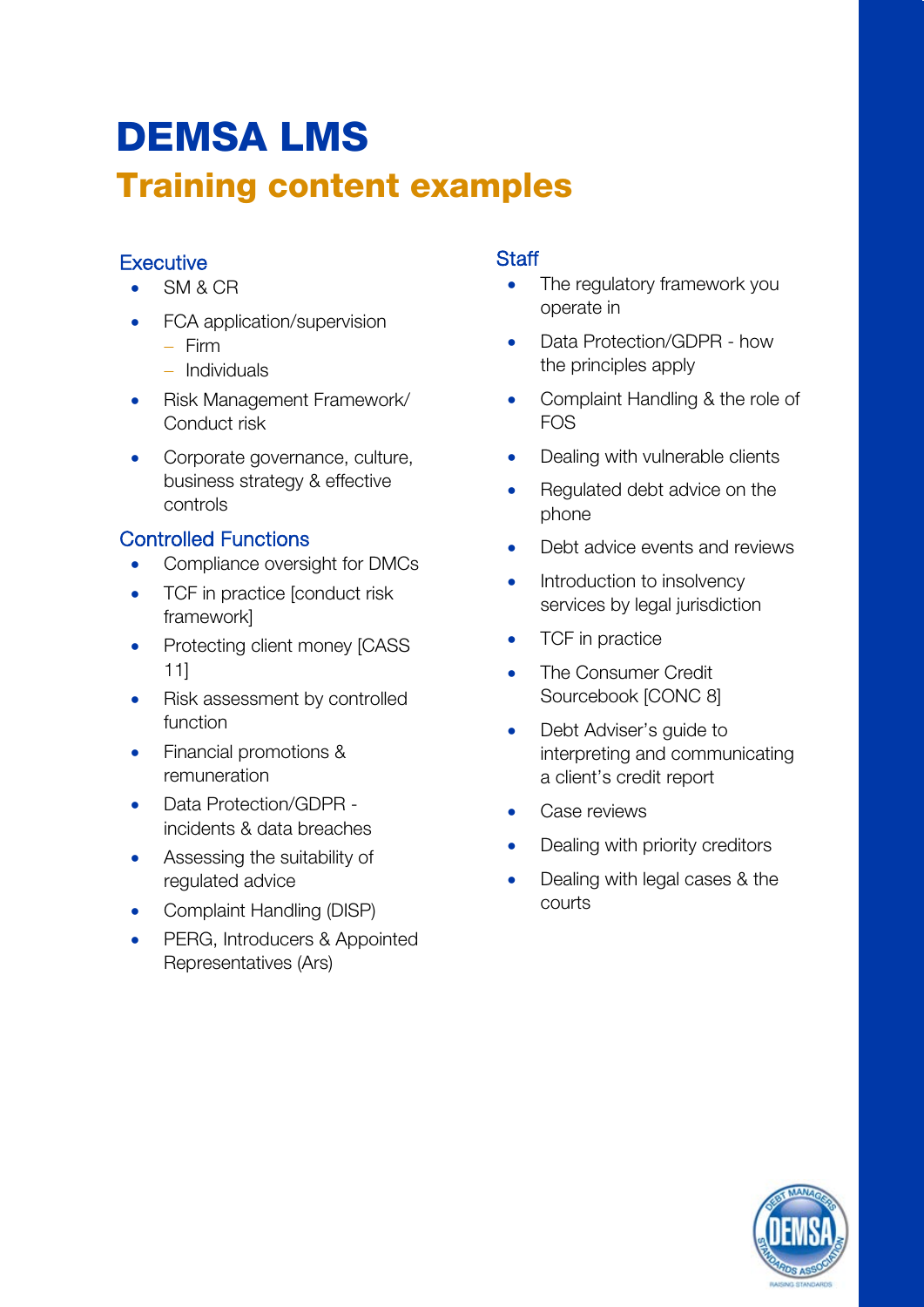### DEMSA LMS The online training platform

Access to the DEMSA online Training Platform is dependent on membership type and company size.

All fees and costs associated are listed in the fees section of the brochure.

#### The DEMSA Training Platform gives you access to the following information:

- DEMSA webinars
- **DEMSA Bulletins**
- Useful Information & Documents
- **DEMSA Policies & Procedures**
- DEMSA & Regulatory news
- E-Learning courses
- Reference courses from face-to-face events
- E-Learning, Face-to-face and webinar training certificates.

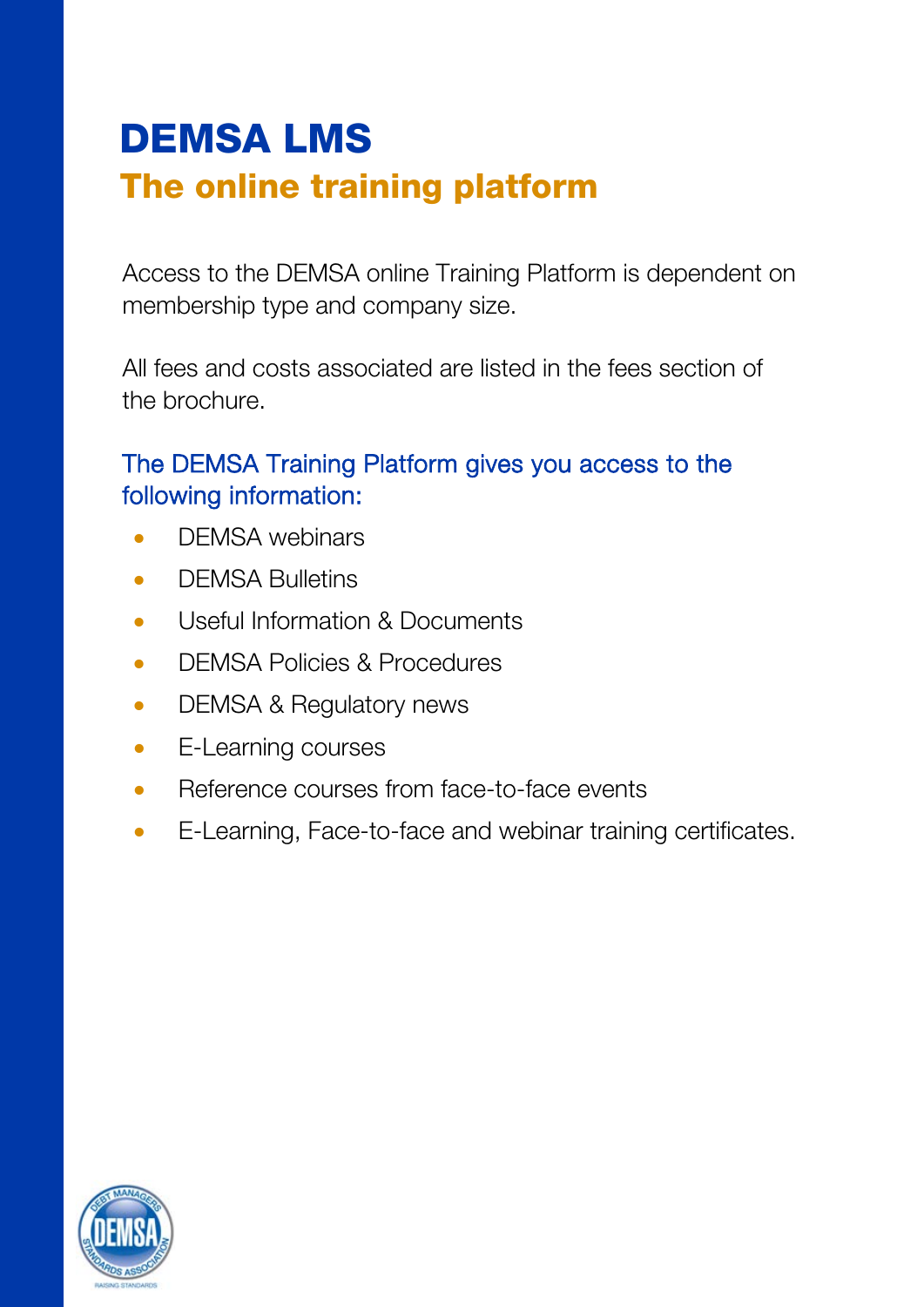

The DEMSA Training Platform will save your completed training in archive for you to reference at any time and you will be allocated CPD hours for each piece of training content/course that you complete.

#### The following courses are currently available on the platform:

- Application Process
- Approved Persons
- TCF- Treating Customers Fairly
- CONC 1 & CONC 2
- Dealing with Vulnerable Clients
- Complaint Handling
- Risk Management
- Financial Crime
- Quality Assurance Framework
- Introduction to the FCA- FCA Learning material

When you complete any face-to-face courses hosted by DEMSA or in conjunction with DEMSA, this training reference material will be allocated to your personal training account for you to certify, this will then allocate the CPD hours to your account that you have attended. You will also be allocated certificates for DEMSA webinars and DEMSA member events such as the annual conference, compliance and creditor liaison forums.

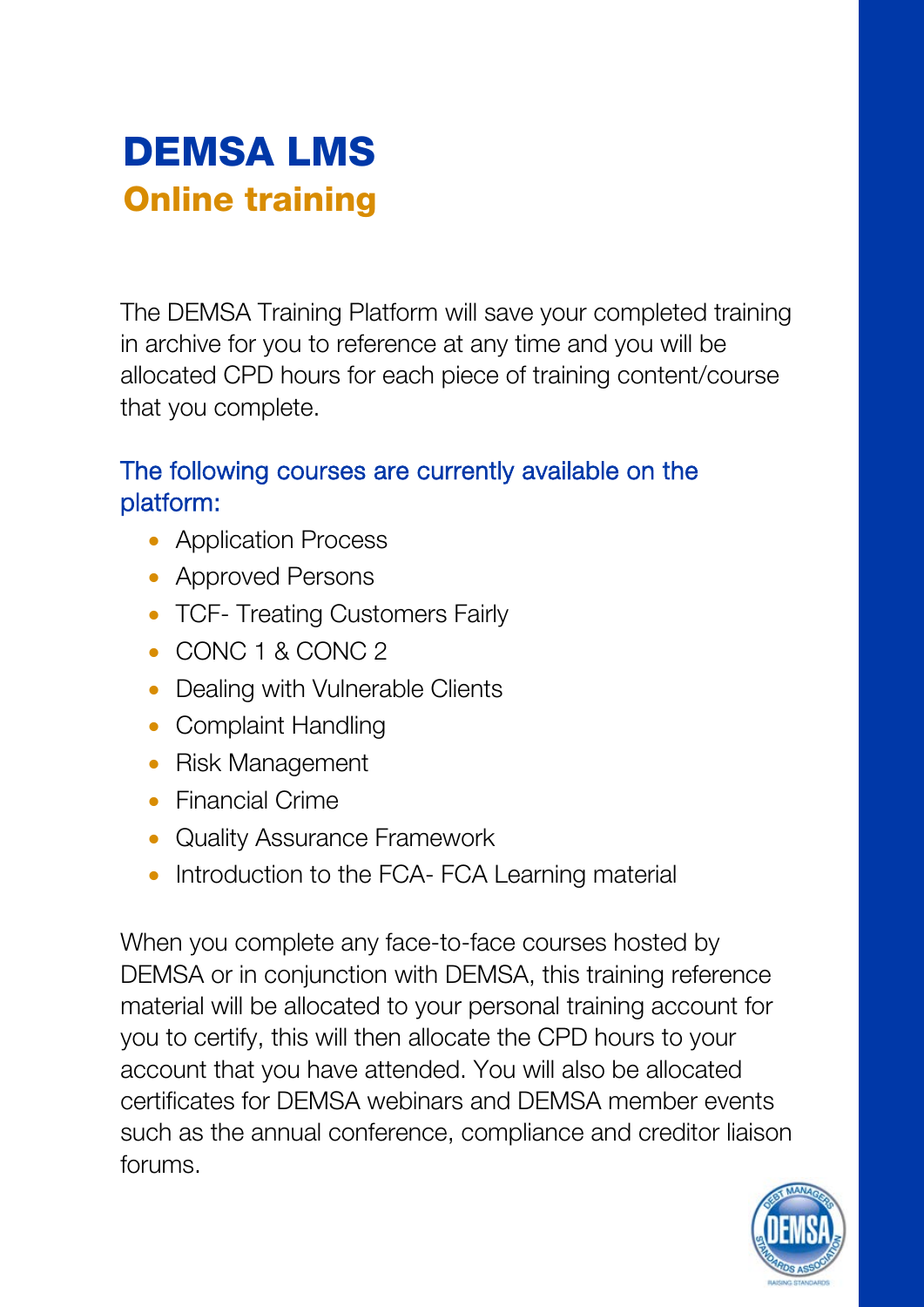### DEMSA COURSES SM & CR

Each senior manager in scope of the SM & CR must also have an agreed Statement of Responsibility which clearly sets out the areas of the business for which they are accountable.

#### Training Agenda:

#### **Introduction**

The FCA approve and hold to account the most senior individuals whose decisions and personal conduct have a significant effect on the conduct of your firm

Transition from Approved Persons to Senior Manager Regime in 2018

- CP17/25 'the what' and 'the why'- Closed 4/11/2017
- CP17/20 Staff incentives, remuneration and performance management in consumer credit- Closed 4/10/2017
- CP17/40 Transition from Approved Persons Closed 21/2/2018

Transition from Approved Persons to Senior Management regime in 2018

Conduct Requirements

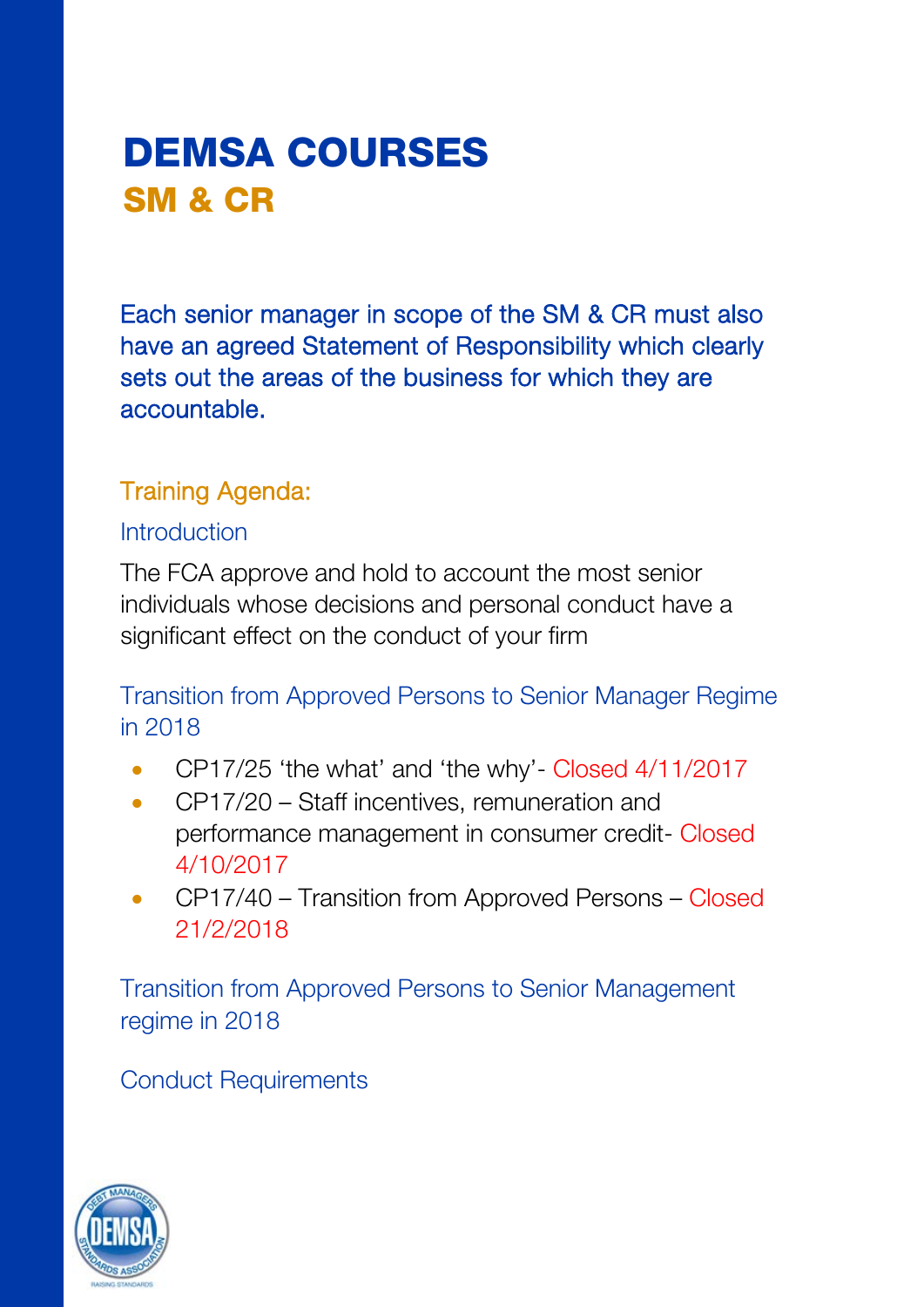# DEMSA COURSES

### Introduction to GDPR for frontline staff

#### Training Agenda

- What is actually happening on 25<sup>th</sup> May 2018
- The Data Protection Act A quick recap
- How does this affect you as an employee and as a consumer in your own right?
- Looking at this from a customer's perspective:
	- New privacy notices and updated Terms of Business
	- DP checks and engagement with customers generally
	- Subject Access Requests and role of DPO
	- Our legitimate interests
	- Creditor liaison activities and transferring data to third parties (e.g. an IP)
- The countdown to 25 May 2018
- Next steps

#### Workshop Logistics

- 1. Workshop training style and cross-referencing with Approved Persons/SM & CR
	- Four hours in total with morning breaks and light lunch
- 2. Supporting handouts
- 3. Relevant examples throughout
- 4. Plenty of opportunities for questions, including interactive sessions
- 5. CPD
- 6. Training recorded on DEMSA CPD Academy
- 7. Full member, Affiliate member and non-member rates available
- 8. Free places for members hosting the training

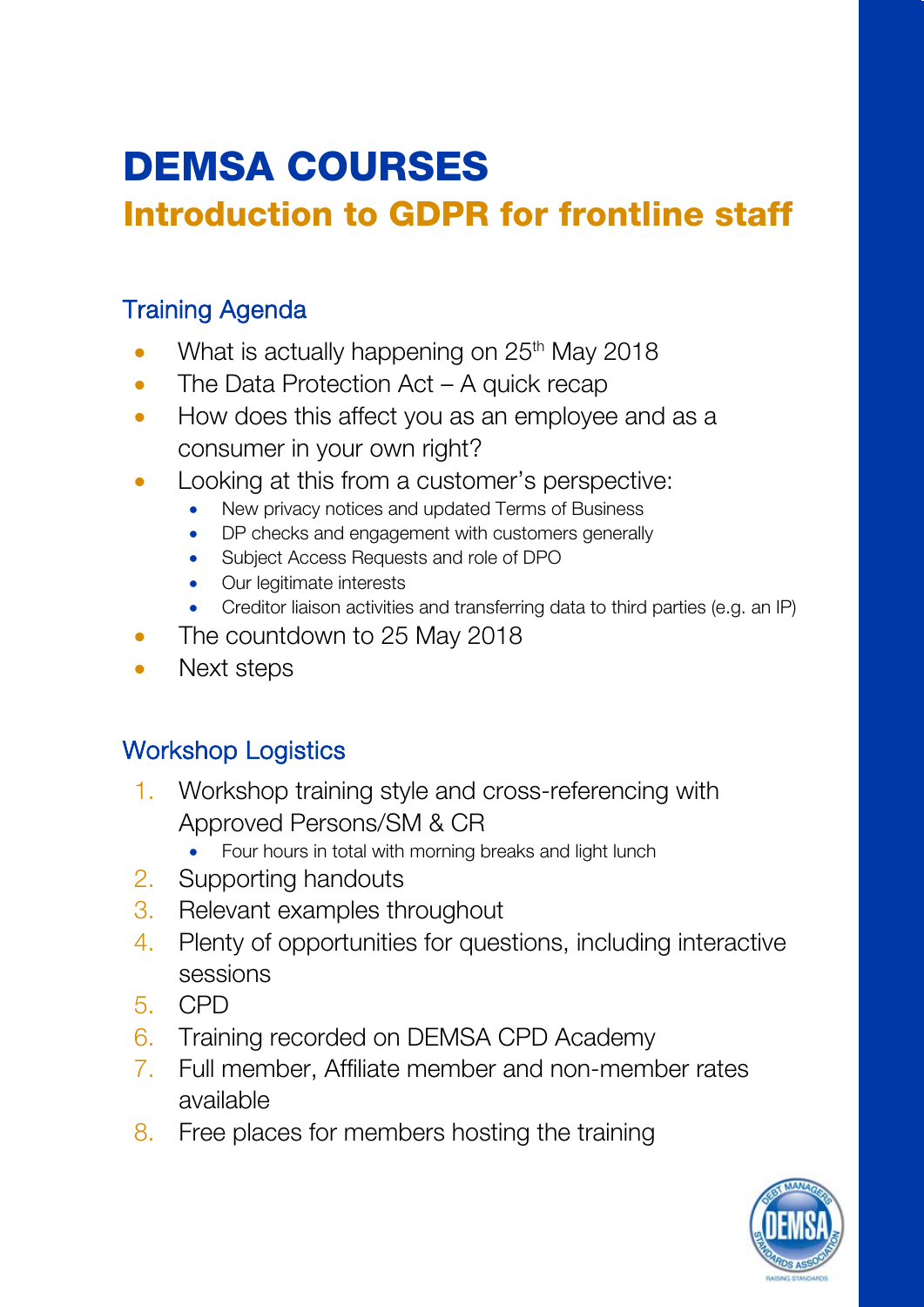# DEMSA COURSES

### Debt Advice events & Suitability statements

#### Training Objectives:

#### Debt Advice Requirements

- FCA mission statement, 'Approach to Consumers' and 'Approach to Supervision'
- **Operational Challenges**
- The vulnerability and financial capability agenda
- Impact of the FCA "Dear CEO" letter in December 2016
- Focus on advised reviews
- Debt Advice requirements
- QA challenges

#### Advice in a durable medium

- Making recommendations
- Personalised advice letters
- Covering all bases- suitable and unsuitable
- Financial statement and impact of SFS

#### **Workshop**

• Finding the right balance

#### Key Objectives

- Familiarity with Consumer Credit Sourcebook (CONC)
- Matching policies to work practices
- Embedding QA
- Making recommendations
- Personalising advice letters
- Strategies for non-engagers

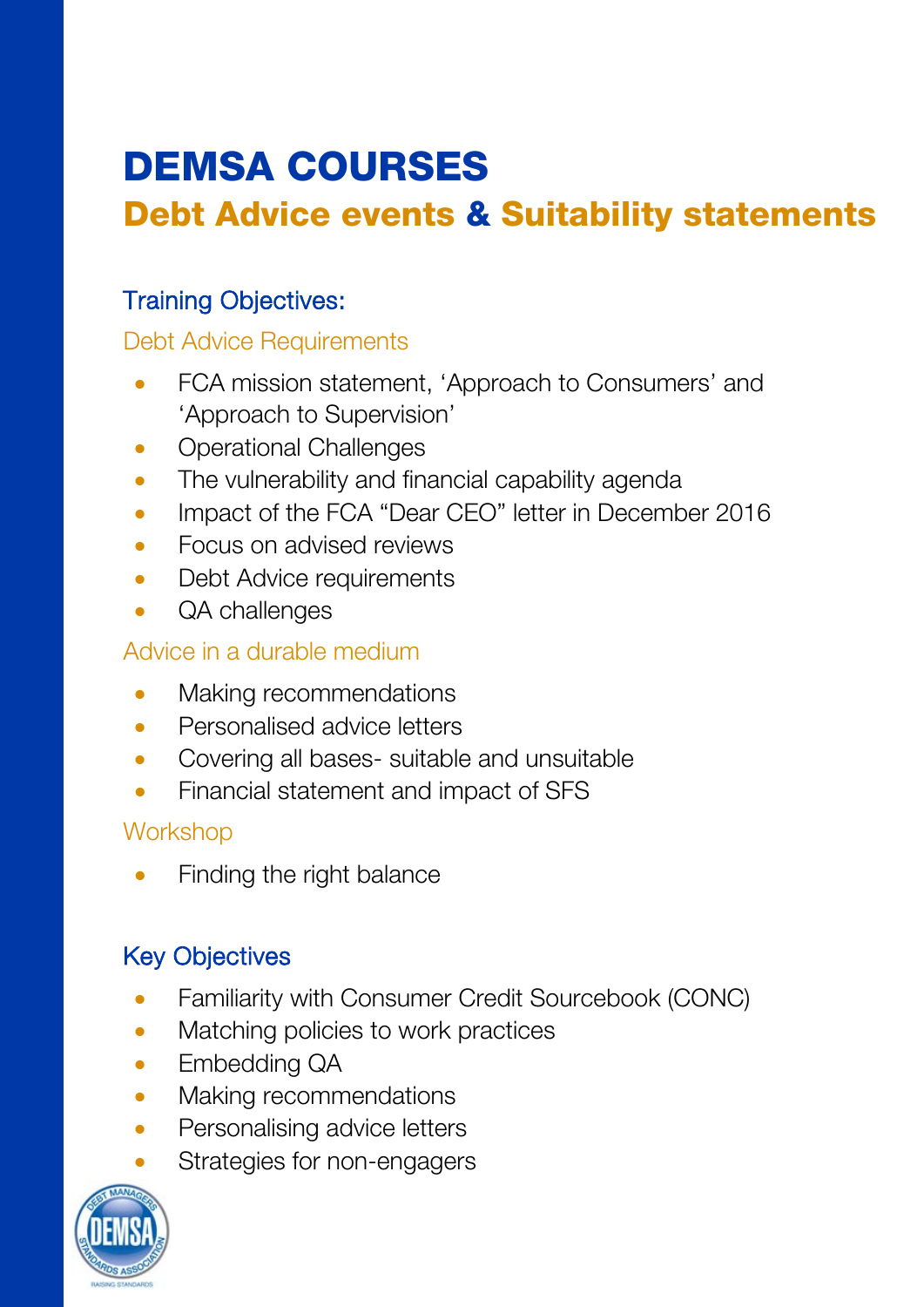### DEMSA COURSES Dealing with annual reviews & Changes in circumstance

#### Training Objectives:

- Understand the FCA objectives from the "Dear CEO" letter of 8 December 2016
- Requirements of CONC 8.3 (debt advice)
- Requirements of CONC 8.5 (financial statements)
- Requirements of CONC 8.8 (reviews)
- Debt advice in durable medium
- Pro-active monitoring for change
- Dealing with foreseeable events
- Introduce support notes and links

#### Training approach:

- Practical examples
- Dealing with more complex cases (e.g. Joint DMPs)
- Alignment of policy with day-to-day working practices
- Record keeping requirements
- Focus on client journey and involvement of third parties

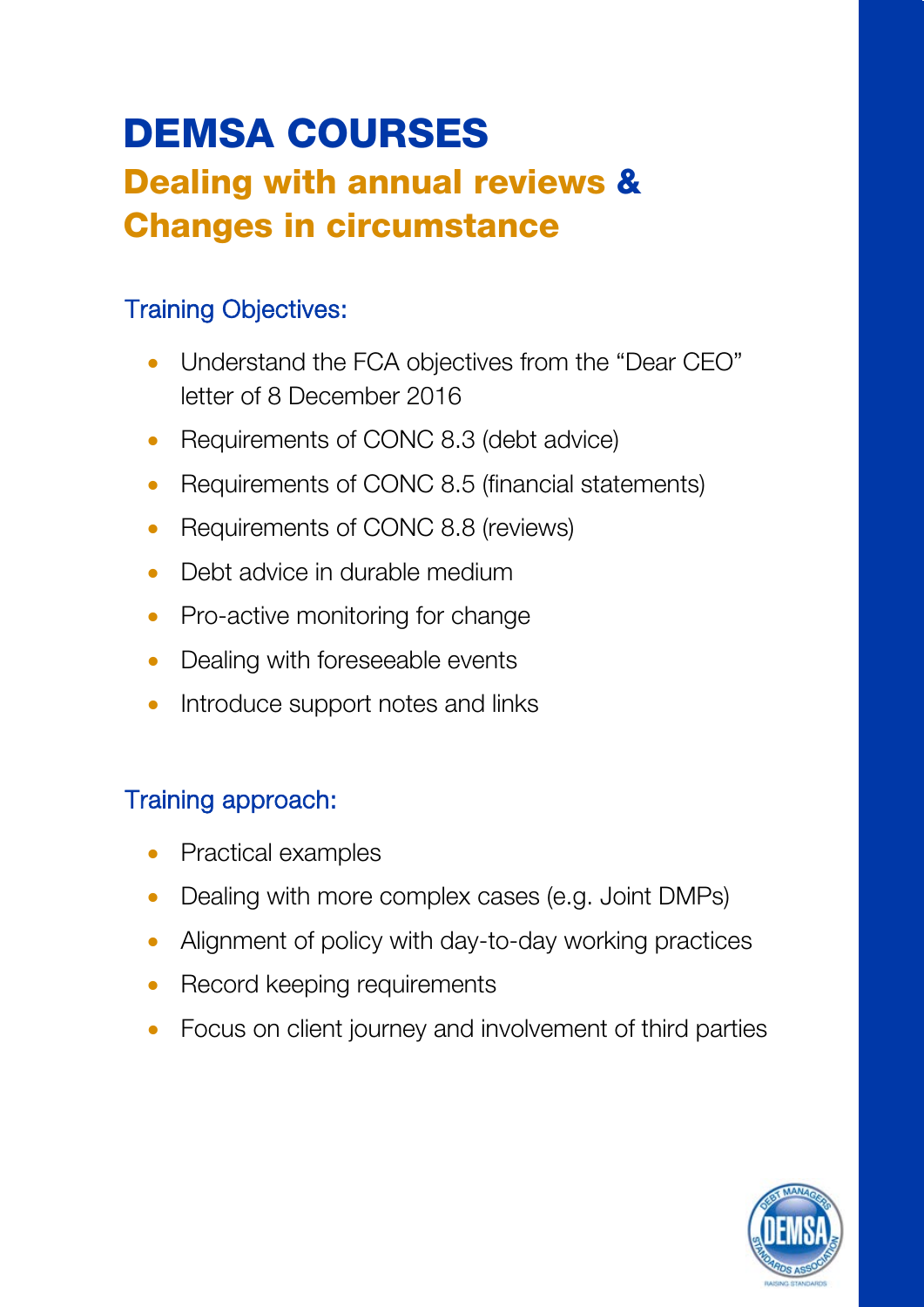### DEMSA COURSES Dealing with Vulnerability

#### Training Objectives:

- FCA position on vulnerability
- CONC provisions- all consumer credit firms
- CONC provisions- all client facing staff
- Draw a parallel with the Mortgage lending and Energy sectors
- Alignment to TCF objectives
- Good practice guidance
- Introduce support notes and links

The FCA has confirmed that defining vulnerability can be very difficult. Vulnerability can take different forms which can be obvious or hidden, permanent or temporary. Individual consumers may accept and acknowledge or disagree and not recognise that they are experiencing vulnerability.

The FCA previously defined 'vulnerable' consumers as those who are especially susceptible to harm because of their circumstances. Vulnerability is also often related to the individual's particular context or circumstances when using financial services. Although identifying vulnerable consumers will never be an easy or prescriptive process, the FCA has built on their initial definition on vulnerability to provide more clarity. They do not believe that this is imposing new expectations on member firms, or a change of direction from the encouraging progress they have seen in this area. Instead, the FCA updated its position in 2017 to ensure they can respond in a more nuanced way that enables them to adapt their regulatory supervision to changing conditions. They have stated that it will enable them to include more transient or intermittent types of vulnerability.

The FCA definition of vulnerable consumers are:

- 1. people who can readily be identified as significantly less able to engage with the market, and/or
- 2. people who would suffer disproportionately if things go wrong

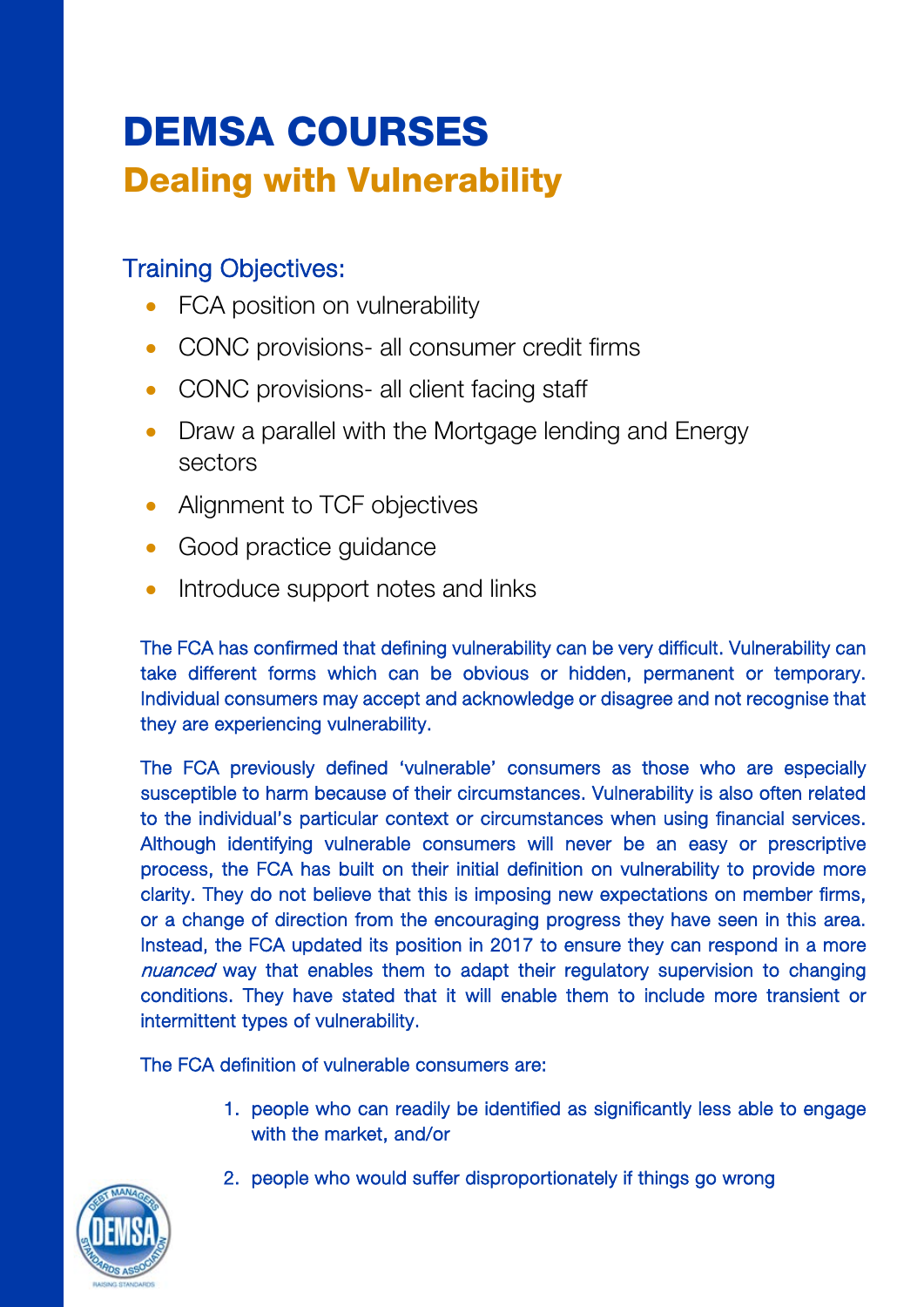### DEMSA COURSES TCF – Treating Customers Fairly

#### Course Overview:

- Explain what is meant by 'principles-based regulation'
- Review the 6 required consumer outcomes
- Developing TCF objectives statement
- Review the methods your firm could use in order to assess its practices against TCF principles
- TCF action planning in your own firm
- Answer your questions

#### Course Objectives:

- Distinguish between examples of good and poor practice in relation to:
- The culture of the business
- The availability and use of management information within the firm
- Product design, including the role of all parties within the product lifecycle
- Financial Promotions and disclosure of information at different points in the product lifecycle, notably at pointof-sale and customer reviews
- The quality and method of delivery of sales and regulated advice provided to customers (e.g. Face-to-face, over the phone, on-line)
- Handling client feedback and complaints

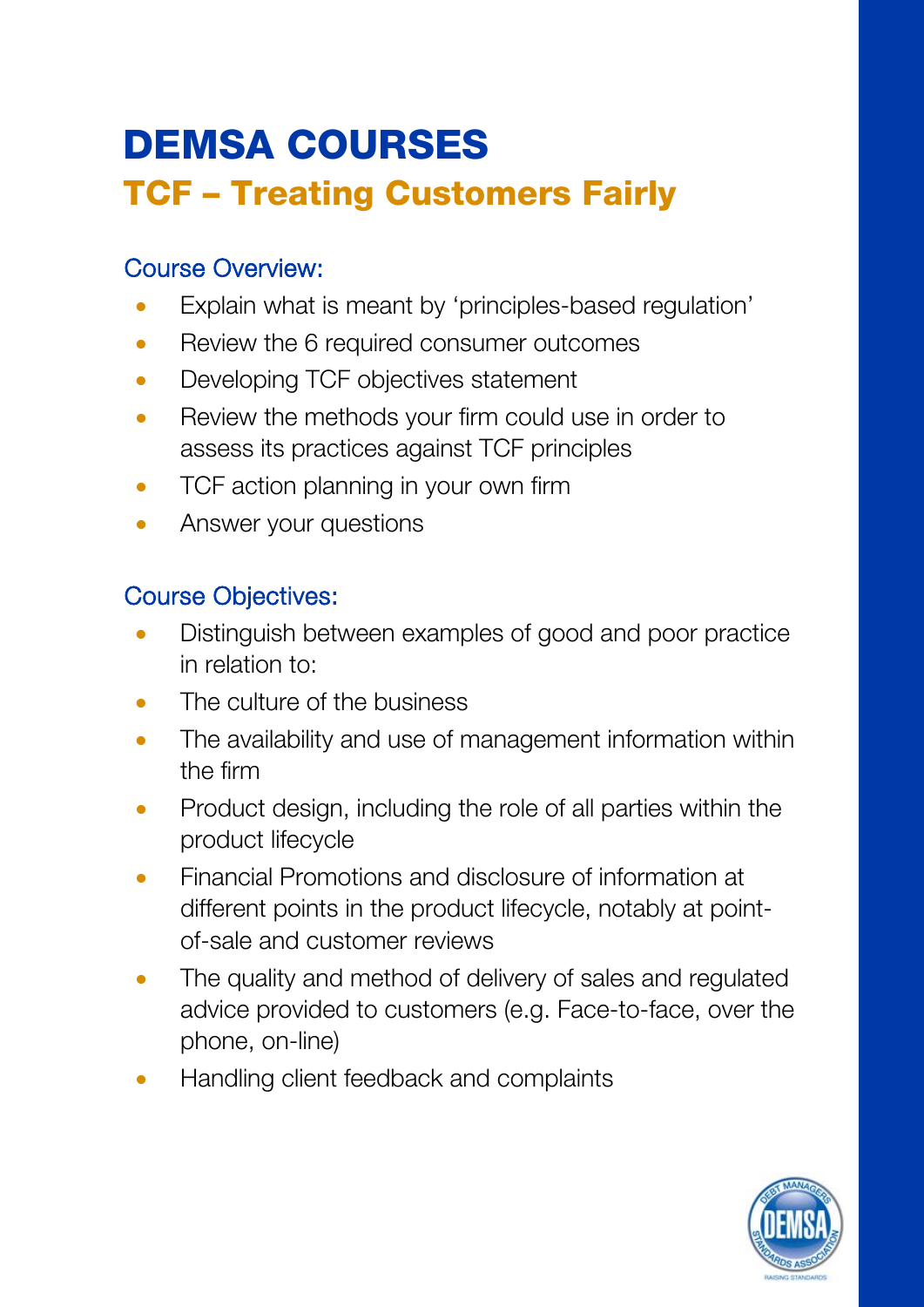### DEMSA COURSES Risk Management

#### Developed and run by Kevin Still, Director of DEMSA and aimed at Governing Functions and Senior Management.

The UK Corporate Governance Code (the code) states that: "The board is responsible for determining the nature and extent of the significant risks it is willing to take in achieving its strategic objectives. The board should maintain sound risk management and internal control systems"

#### Training Objectives:

- 1. Understand FCA position on Risk Management
- 2. Looking at taking a strategic perspective
- 3. Your approach to Risk Management
- 4. Categorising risk
- 5. Looking at Conduct Risk
- 6. Tackling Financial Crime
- 7. Dealing with Conflicts of Interest

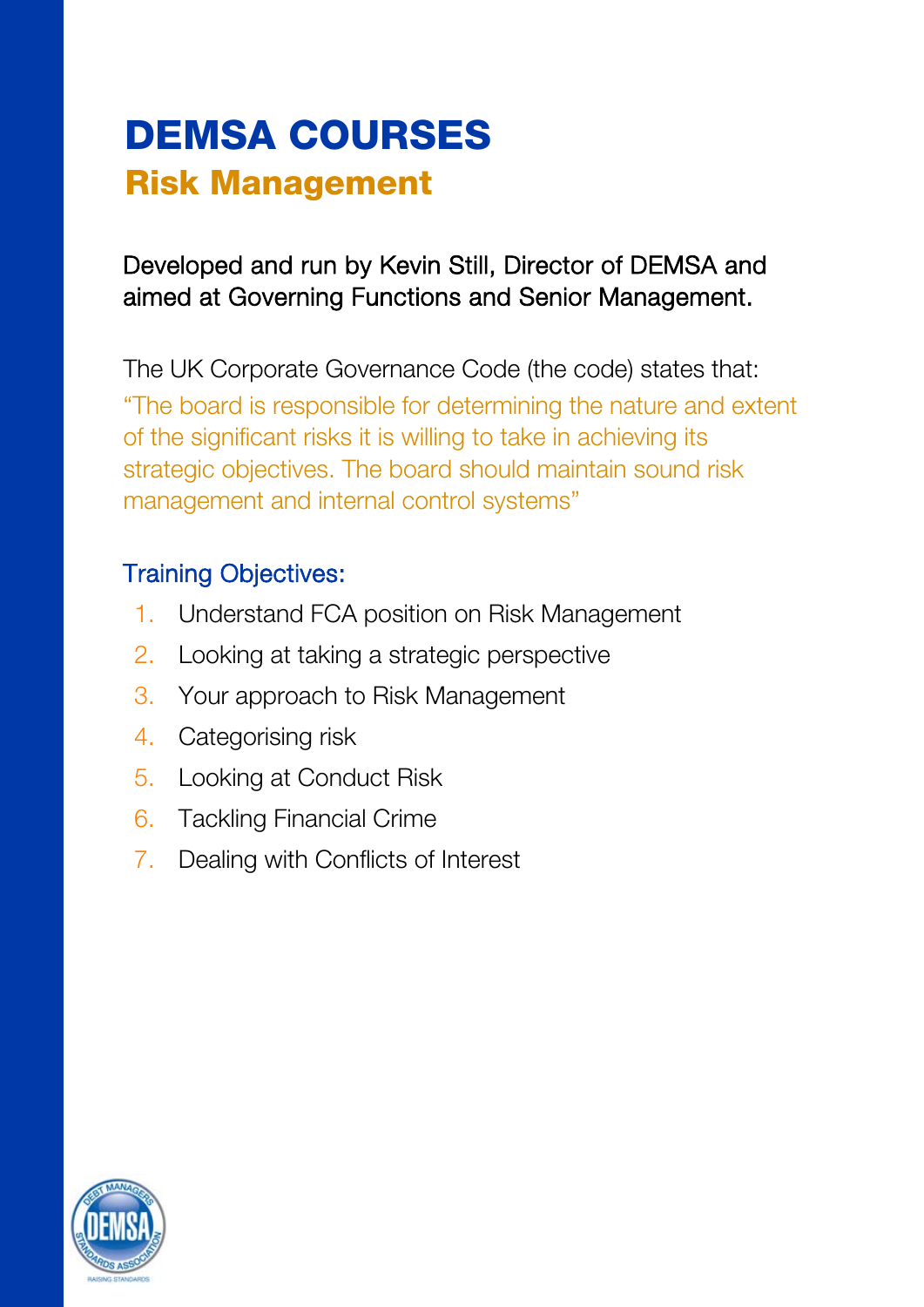### DEMSA COURSES Financial Crime

"Firms must comply with requirements for establishing, implementing and maintaining adequate policies and procedures for countering the risk that they might be used to further financial crime"

#### Training Objectives:

- 1. Understand FCA position on Financial Crime and Money Laundering Regulations (MLRs)
- 2. Understand member obligations around countering Financial Crime
- 3. Assess whether you need an MLRO and CF11?
- 4. Assess what Systems and Controls are required
- 5. Assist with preparatory work
- 6. Training and workshop support

#### Financial Crime (Source: FCA)

All consumer credit firms must comply with legal and regulatory obligations to deter and detect financial crime. This includes money laundering. We will require all consumer credit firms to establish and maintain appropriate and risk-sensitive policies and procedures to reduce the risk that they may be used to further financial  $crime<sup>3</sup>$ 

In addition, most consumer credit firms that are subject to the Money Laundering Regulations will also have to comply with our anti-money laundering provisions.<sup>4</sup> Our rules require to identify, assess and mitigate the risk of money laundering in their business. They also require firms to appoint a money laundering reporting officer and allocate overall responsibility to establish and maintain effective anti-money laundering systems and controls to a senior manager.

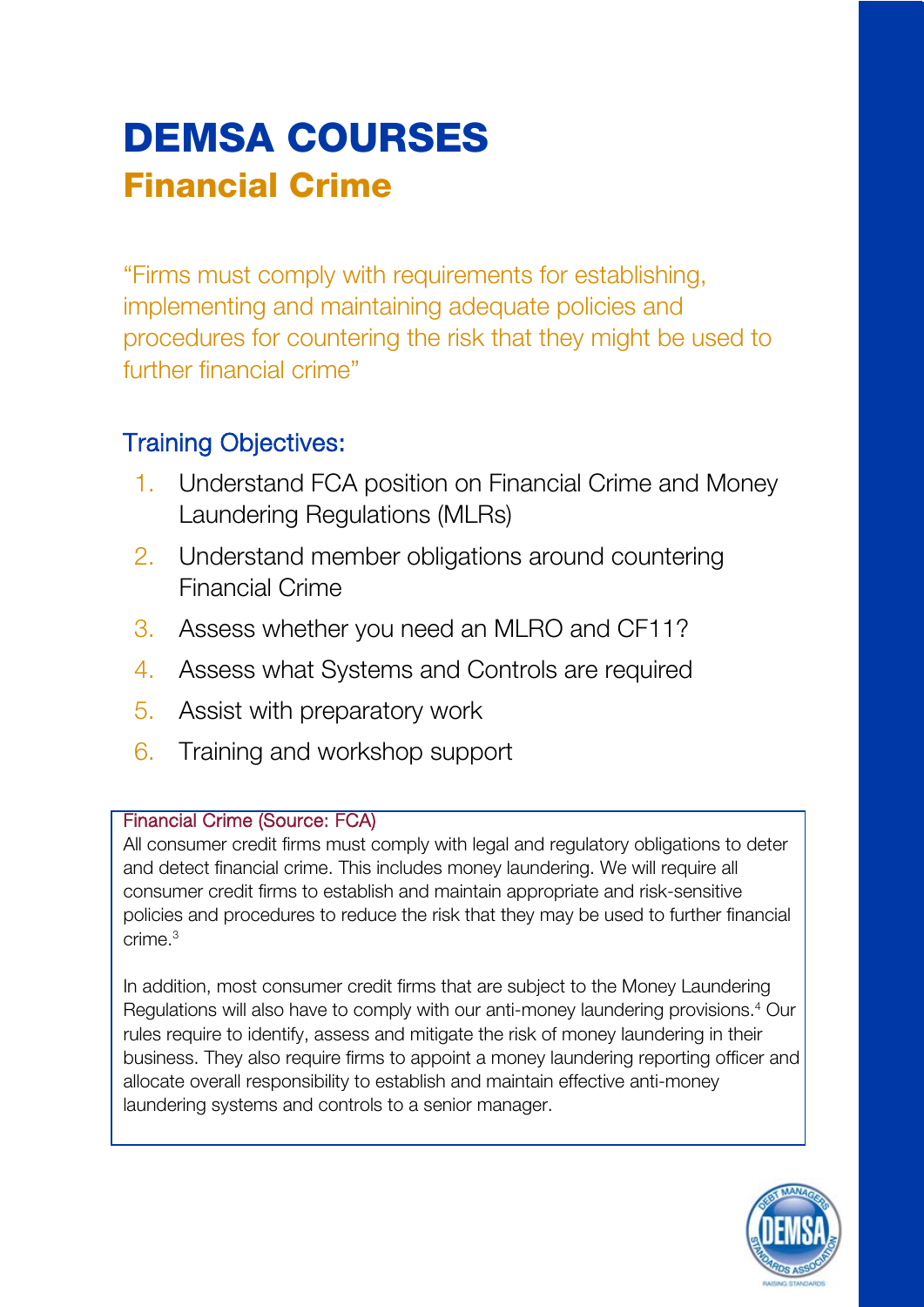### DEMSA COURSES Quality Assurance Framework

Effective Quality Assurance monitoring and the provision of Management Information (MI) to deliver fair outcomes to customers and consumers engaging with your firm.

#### Training Objectives:

How to deliver effective Quality Assurance monitoring and the provision of MI to deliver fair outcomes to your customers.

- 1. Understanding the terminology & underlying principles
- 2. Understand what the FCA are looking for
- 3. Understanding what 'good' looks like in your firm
- 4. Look at quality management systems & procedures
- 5. Answer your questions
- 6. Access to reference material and useful links

"I personally thought that the training was very good and it was good to receive training from an external source who has experience of going through the same things as we currently are. I found the training and in particular the trainer very knowledgeable and very specific to its content.

The authorisation process can feel very daunting but the way that this was delivered was very focused and helped us to digest its content and the importance of the regulators."

#### DEMSA Member testimonial

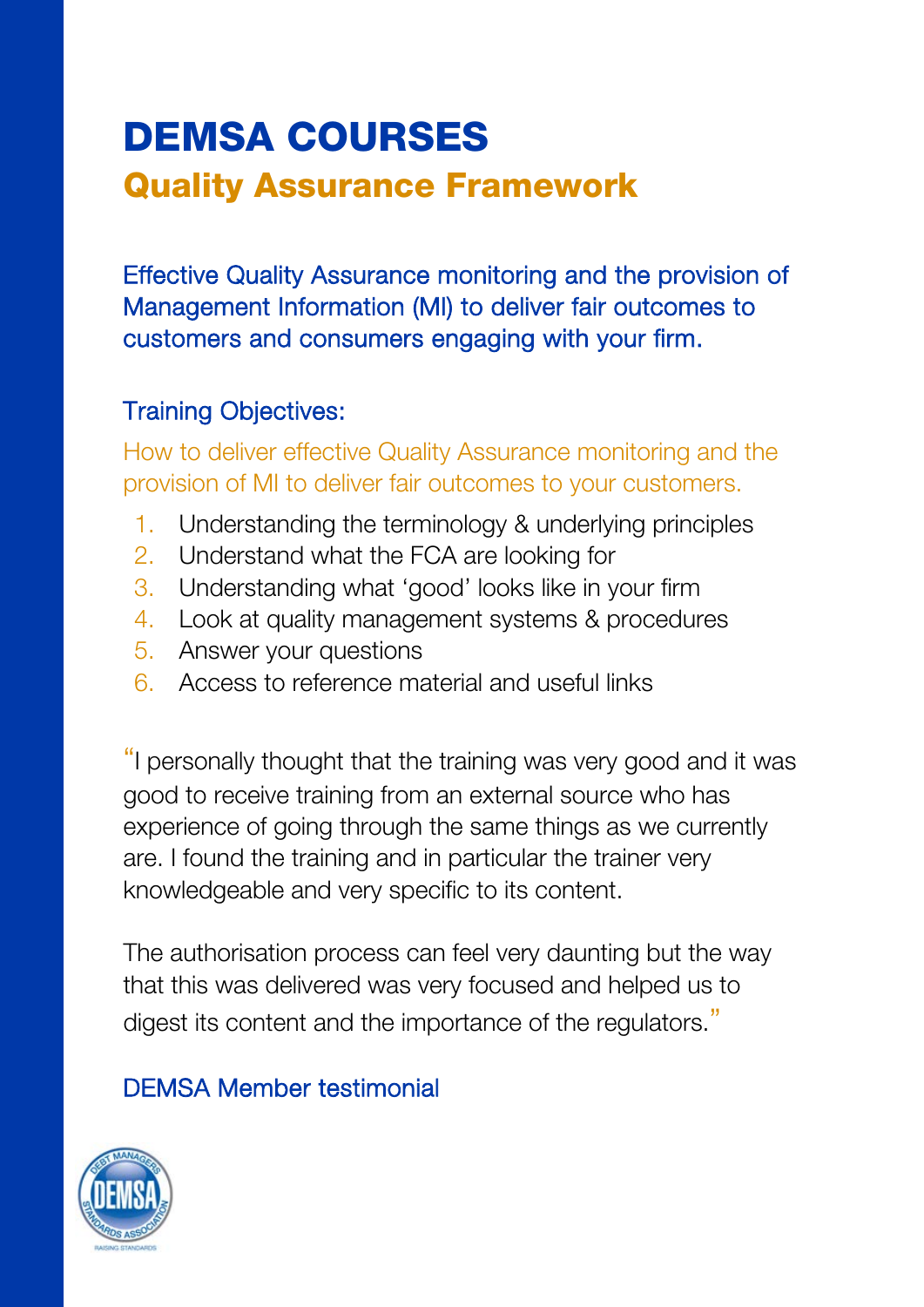### DEMSA COURSES Escalated complaint handling

#### Training Objectives:

- 1. Know the FCA's and Ombudsman's statutory objectives
- 2. Know the FCA's requirements for treating complainants fairly
- 3. 'Empowering' you in the early resolution stages
- 4. Spotting serious cases at the earliest opportunity
- 5. Understand the process into formal complaint handling
- 6. Understand the role of the Financial Ombudsman
- 7. Answer your questions

#### Course Outline

#### **Overview**

- Course objectives
- What to expect from the FCA- 'root cause' analysis
- Principles-based requlation
- The 6 required outcomes of TCF
- The sixth TCF outcome

#### Complaint Handling in perspective

- Complaint Handling in practice
- Examples of good and bad practices
- Handling client feedback and complaints

#### **Summary**

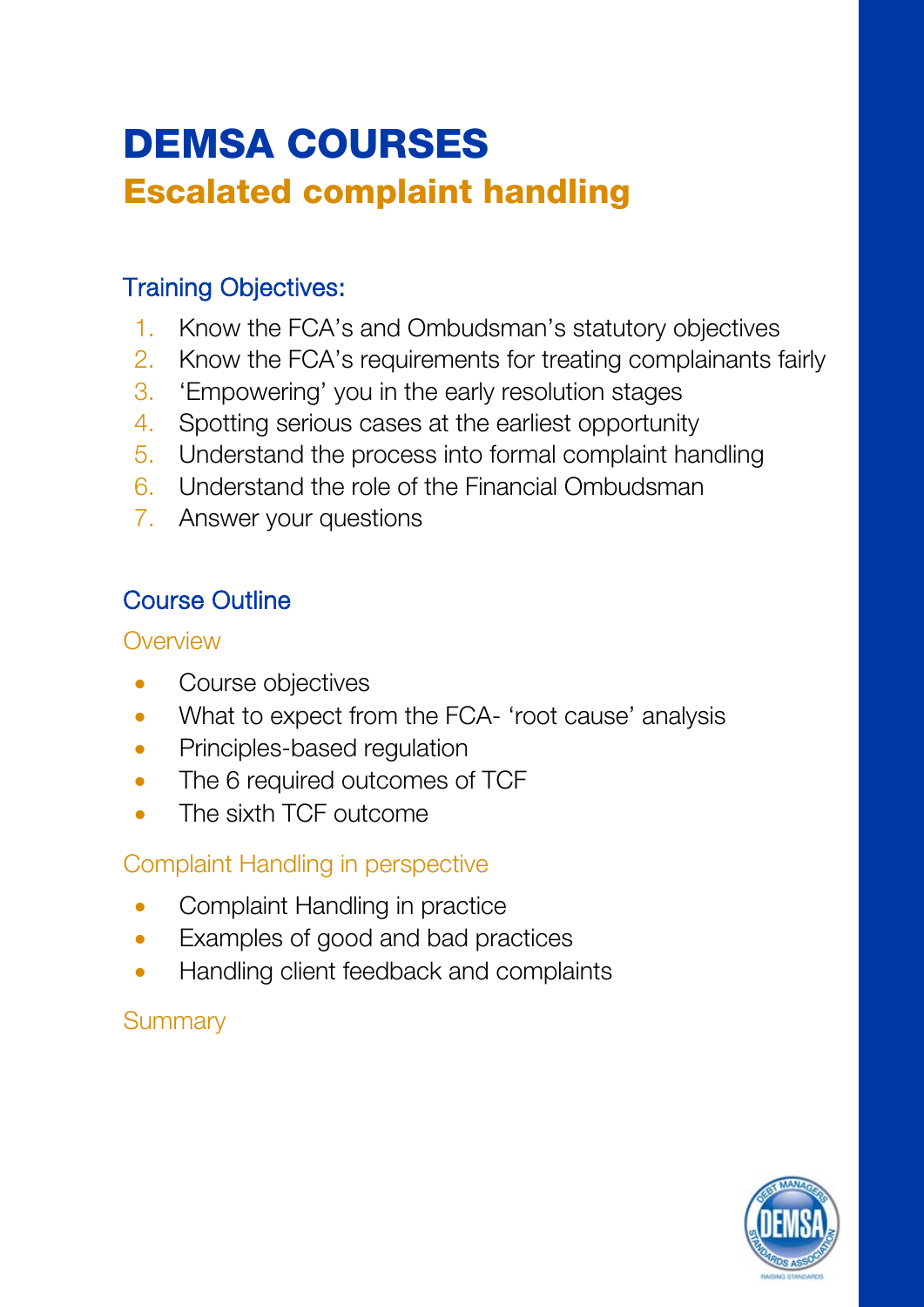# DEMSA COURSES Dealing with third party complaints

#### Developed and run by Kevin Still, Director of DEMSA. Available face-to-face and webinar.

The Dispute Resolution forum (DISP) rules require that, as an FCA regulated firm, you establish, implement and maintain effective and transparent procedures for the reasonable and prompt handling of complaints (DISP 1.3.1).

#### Training Objectives:

- 1. Is there a Subject Access Request (SAR) involved?
- 2. Know the FCA's and Ombudsman's statutory objectives
- 3. Know the FCA's requirements for treating complainants fairly
- 4. 'Empowering' you in the earlier engagement and resolution stages
- 5. Spotting serious cases at the earliest opportunity
- 6. Understand the process into formal complaint handling
- 7. Understand the role of the Financial Ombudsman
- 8. Answer your questions

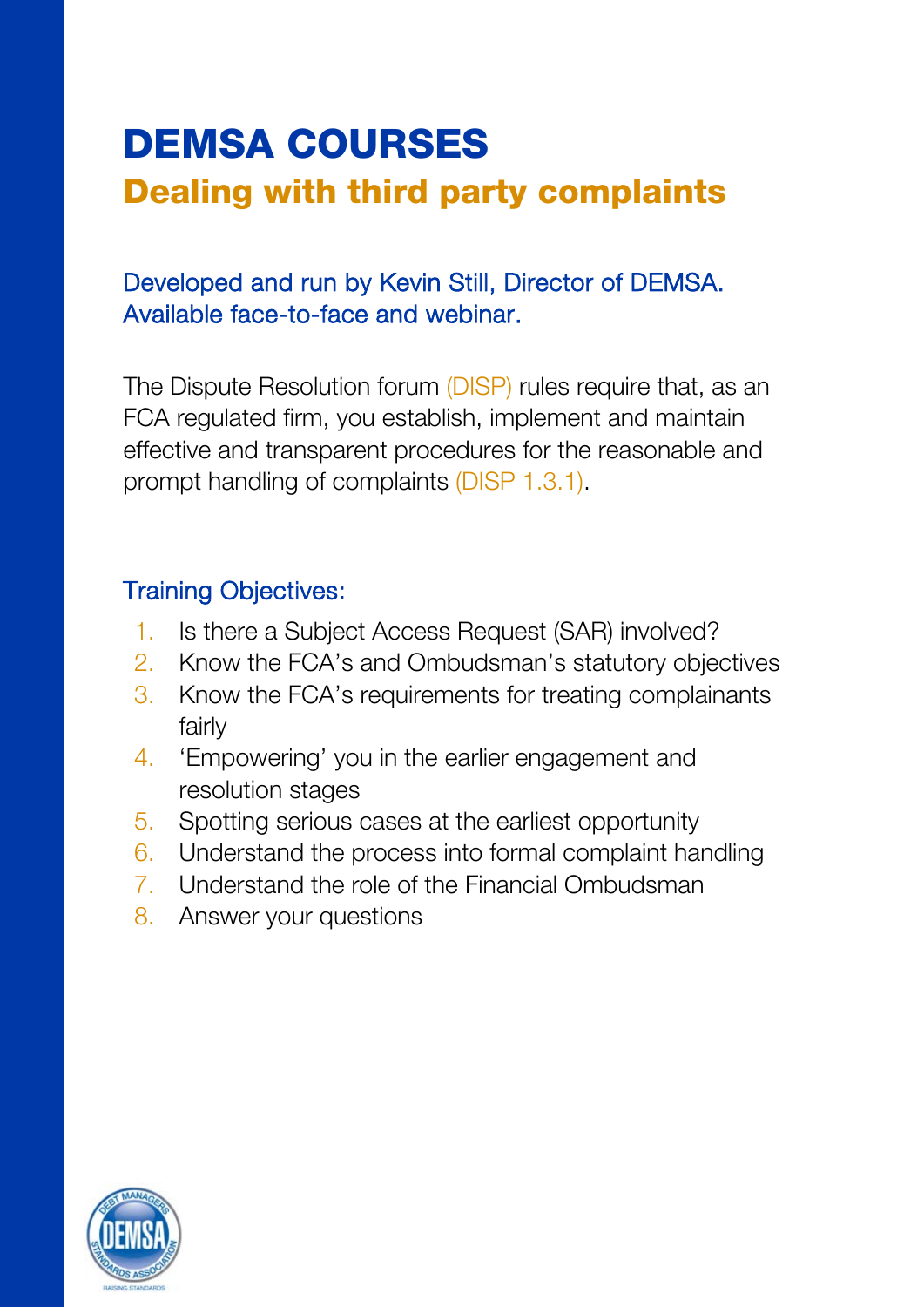# DEMSA COURSES

### Interpreting a credit report

#### Training Agenda

#### **Overview**

- Background on Credit Reference Agencies (CRA's) and reporting obligations of lenders
- How can the credit report be used in the debt advice process?
- How can the credit report add value to the debt solution lifecycle?
- How can embedding the use of credit reports assist FCA compliance
- What is a credit report and what does it contain?
- Ordering a credit report as a consumer and obtaining customer consent to use it
- Interpreting the report at a debt advice and account management level

#### TCF & Financial Crime implications

- Money laundering, identity & suitability checks
- Know your customer (KYC)
- Rehabilitation including positive profiles on priority agreements
- Monitoring creditor reporting